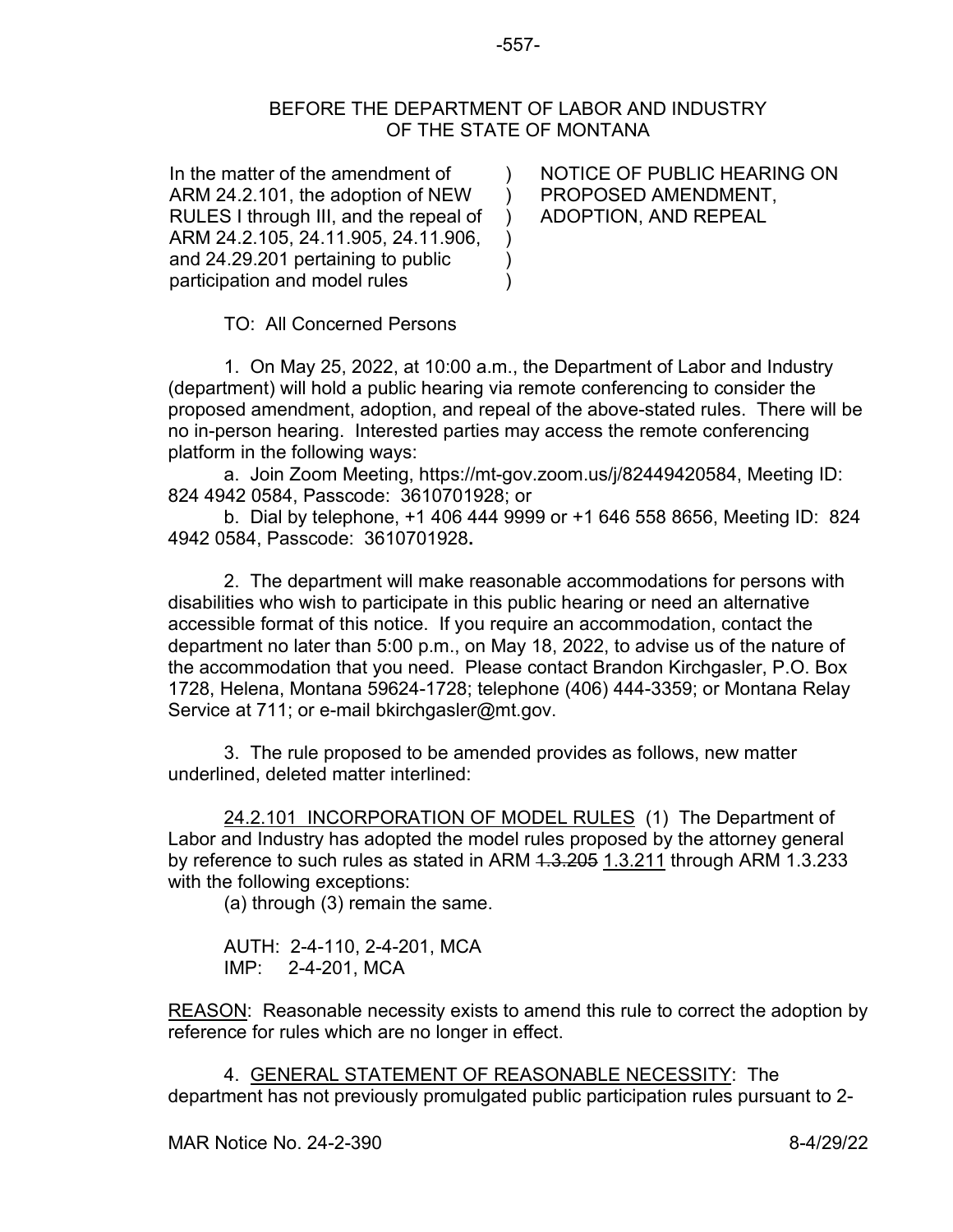3-103, MCA. As part of ongoing efforts to ensure compliance and conformity with all applicable laws, the department proposes to adopt three new rules to guide public participation for the department and its administratively attached agencies. The department intends to propose to each of its attached agencies the adoption of these model rules to ensure consistency and uniformity of public participation department wide.

5. The proposed new rules are as follows:

NEW RULE I POLICIES AND OBJECTIVES IN PROVIDING PUBLIC PARTICIPATION IN THE OPERATION OF THE DEPARTMENT OF LABOR AND INDUSTRY (1) Participation of the public is to be provided for, encouraged, and assisted with to the fullest extent practicable, consistent with other requirements of state law, and the rights and requirements of personal privacy. The department invites and encourages public participation to better identify and meet customer needs. The major objectives of public participation include:

(a) greater responsiveness of governmental actions to public concerns and priorities; and

(b) improved public understanding of official programs and actions.

(2) The public is also advised that in accordance with 2-3-103, MCA, an opportunity for public comment on any public matter not on the agenda of the department's public meetings and that is within the department's jurisdiction is given. No action will be taken on these matters until proper notice has been given under the provisions of Montana law.

(3) Department employees shall make decisions based on what is best for the customer, both internal and external, within the parameters of applicable laws and administrative rules.

AUTH: 2-3-103, MCA IMP: 2-3-103, MCA

## NEW RULE II GUIDELINES FOR DETERMINATION OF SIGNIFICANT

INTEREST TO THE PUBLIC (1) The adoption, amendment, or repeal of any rule, regulation, standard, or statement of general applicability that implements, interprets, or prescribes law, or policy, procedure, or practice requirements of the department are considered matters of significant interest to the public and require notice and opportunity for public participation in the decision-making process.

(2) In all other cases, whether or not the decision is one of significant interest to the public will be determined by the person within the department who is proposing the decision, according to the following considerations:

(a) whether the decision regards a controversial matter;

(b) the number of persons who will be affected by the decision;

(c) the fiscal impact the decision will have; or

(d) whether a high level of public interest has been witnessed by the department.

AUTH: 2-3-103, MCA

MAR Notice No. 24-2-390 8-4/29/22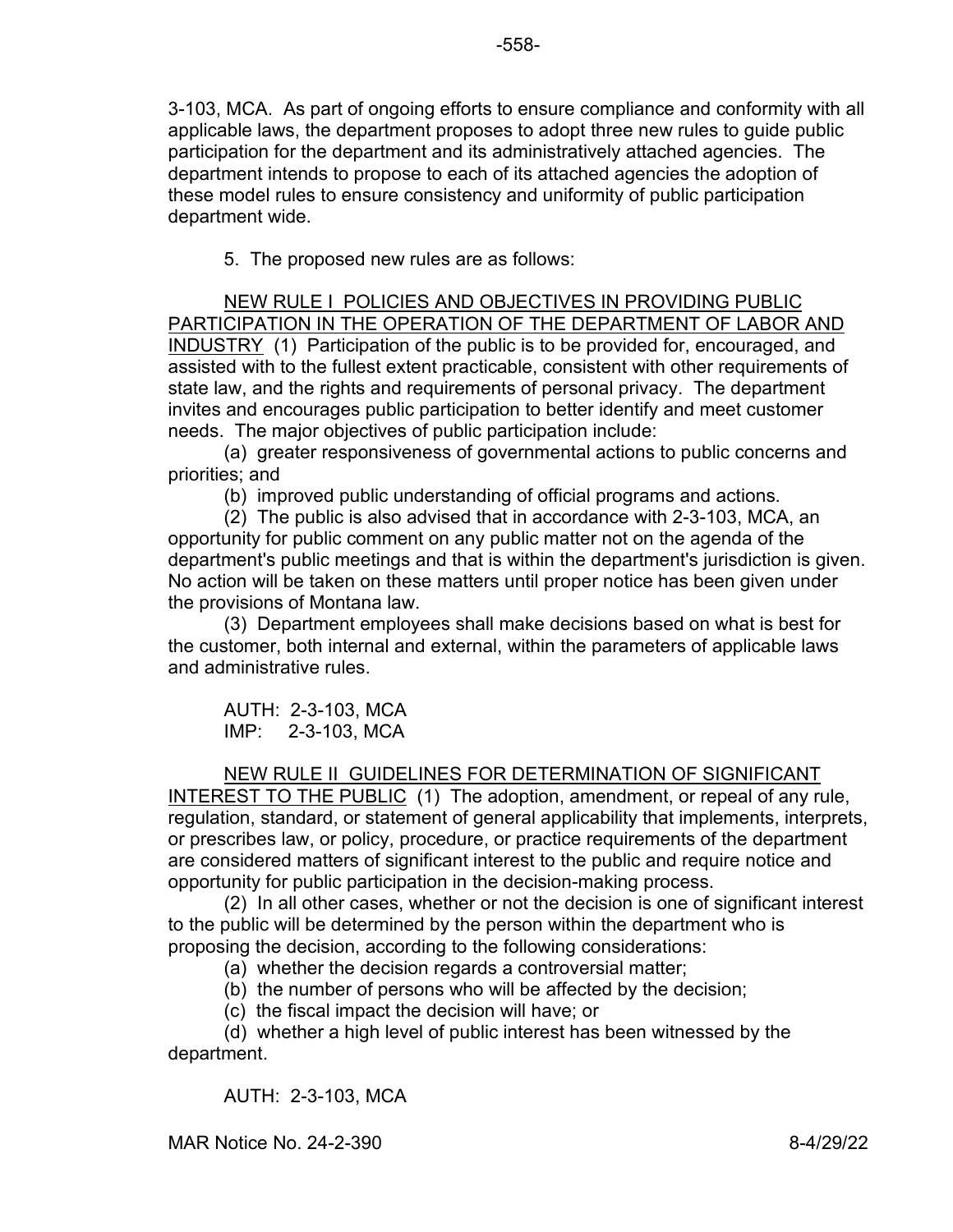IMP: 2-3-103, 2-4-101, 2-4-102, MCA

NEW RULE III NOTICE AND MEANS FOR PUBLIC PARTICIPATION (1) If the department determines that significant interest to the public is involved, one or more of the following steps, as applicable, shall be taken to assist public participation in decision-making:

(a) a proceeding or hearing shall be held in compliance with the provisions of the Montana Administrative Procedure Act, Title 2, chapter, 4, MCA;

(b) a public hearing, after appropriate notice is given, shall be held pursuant to any other provision, state law, local ordinance, or regulation;

(c) a news release, legal advertisement, or other method of publication shall be given to news media within the area to be affected, including:

(i) department name;

(ii) name of department representative most familiar with the proposed action; and

(iii) address, e-mail address, telephone and fax numbers where interested persons may submit their data, views, or arguments, orally or in writing, concerning the proposed action.

AUTH: 2-3-103, MCA IMP: 2-3-103, 2-3-104, MCA

6. The rules proposed to be repealed are as follows:

24.2.105 RULES OF DISCOVERY IN CONTESTED CASES

AUTH: 2-4-602, 39-3-202, MCA IMP: 2-4-602, 39-3-202, MCA

REASON: The department determined it is reasonably necessary to repeal this unnecessary rule as it is identical to ARM 1.3.217, which the department has adopted by reference.

24.11.905 PROVIDING SPEAKERS

AUTH: 2-4-103, MCA IMP: 2-4-103, MCA

REASON: The department determined it is reasonably necessary to repeal this unnecessary rule. While the department remains ready and willing to provide speakers as it is able to do for those wishing to learn more about unemployment insurance laws, no administrative rule is necessary for this purpose.

24.11.906 MEETINGS OF THE UNEMPLOYMENT INSURANCE APPEALS BOARD, REFEREE'S HEARING, ADVISORY COUNCIL MEETINGS, AND OTHER MEETINGS